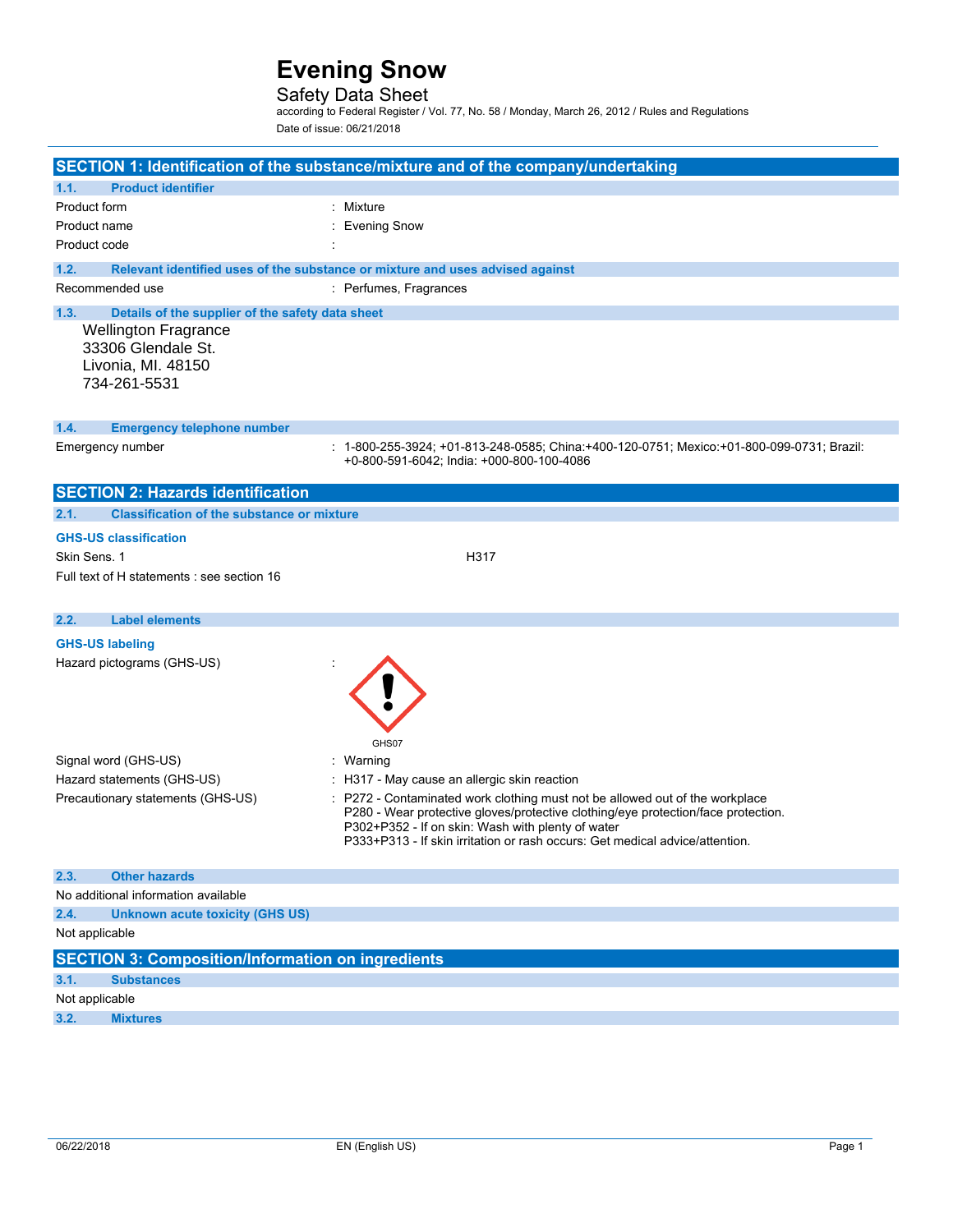Safety Data Sheet

according to Federal Register / Vol. 77, No. 58 / Monday, March 26, 2012 / Rules and Regulations

| <b>Name</b>                            | <b>Product identifier</b> | $\frac{9}{6}$  | <b>GHS-US classification</b>                                                                                                                  |
|----------------------------------------|---------------------------|----------------|-----------------------------------------------------------------------------------------------------------------------------------------------|
| Benzyl benzoate                        | (CAS-No.) 120-51-4        | $3.04 - 6.08$  | Acute Tox. 4 (Oral), H302                                                                                                                     |
| Linalool                               | (CAS-No.) 78-70-6         | $1.675 - 3.35$ | Flam. Lig. 4, H227<br>Acute Tox. 4 (Dermal), H312<br>Eye Irrit. 2A, H319<br>Skin Sens. 1B, H317                                               |
| Dihydromyrcenol                        | (CAS-No.) 18479-58-8      | $1.6 - 3.2$    | Flam. Lig. 4, H227<br>Skin Irrit. 2, H315<br>Eye Irrit. 2A, H319                                                                              |
| Linalyl acetate                        | (CAS-No.) 115-95-7        | $0.6 - 1.2$    | Flam. Lig. 4, H227<br>Skin Irrit. 2, H315<br>Eye Irrit. 2A, H319                                                                              |
| Phenylmethanol                         | (CAS-No.) 100-51-6        | $0.6 - 1.2$    | Acute Tox. 4 (Oral), H302<br>Acute Tox. 4 (Dermal), H312<br>Acute Tox. 4 (Inhalation), H332<br>Acute Tox. 4 (Inhalation: dust, mist),<br>H332 |
| 2-Hydroxybenzoic acid, benzyl ester    | (CAS-No.) 118-58-1        | $0.5 - 1$      | Skin Sens. 1B, H317                                                                                                                           |
| Oxypheylon (Raspberry ketone) crystals | (CAS-No.) 5471-51-2       | $0.5 - 1$      | Acute Tox. 4 (Oral), H302                                                                                                                     |
| Eucalyptus oil                         | (CAS-No.) 8000-48-4       | $0.125 - 0.25$ | Flam. Lig. 3, H226<br>Skin Irrit. 2, H315<br><b>Skin Sens. 1, H317</b>                                                                        |

Allergen report available upon request.

Full text of H-phrases: see section 16

| <b>SECTION 4: First aid measures</b>                                |                                                                                                                                                                                                                                                                                                                                                                                                                 |  |  |
|---------------------------------------------------------------------|-----------------------------------------------------------------------------------------------------------------------------------------------------------------------------------------------------------------------------------------------------------------------------------------------------------------------------------------------------------------------------------------------------------------|--|--|
| <b>Description of first aid measures</b><br>4.1.                    |                                                                                                                                                                                                                                                                                                                                                                                                                 |  |  |
| First-aid measures general                                          | : Never give anything by mouth to an unconscious person. If you feel unwell, seek medical<br>advice (show the label where possible).                                                                                                                                                                                                                                                                            |  |  |
| First-aid measures after inhalation                                 | $\therefore$ Allow victim to breathe fresh air. Allow the victim to rest.                                                                                                                                                                                                                                                                                                                                       |  |  |
| First-aid measures after skin contact                               | : Wash with plenty of soap and water. If skin irritation or rash occurs: Get medical<br>advice/attention. Specific treatment (see supplemental first aid instruction on this label). Wash<br>contaminated clothing before reuse. Remove affected clothing and wash all exposed skin area<br>with mild soap and water, followed by warm water rinse. If skin irritation occurs: Get medical<br>advice/attention. |  |  |
| First-aid measures after eye contact                                | Rinse immediately with plenty of water. Obtain medical attention if pain, blinking or redness<br>persists.                                                                                                                                                                                                                                                                                                      |  |  |
| First-aid measures after ingestion                                  | : Rinse mouth. Do NOT induce vomiting. Obtain emergency medical attention.                                                                                                                                                                                                                                                                                                                                      |  |  |
| 4.2.<br>Most important symptoms and effects, both acute and delayed |                                                                                                                                                                                                                                                                                                                                                                                                                 |  |  |
| Symptoms/effects                                                    | : Not expected to present a significant hazard under anticipated conditions of normal use.                                                                                                                                                                                                                                                                                                                      |  |  |
| Symptoms/effects after inhalation                                   | : May cause an allergic skin reaction.                                                                                                                                                                                                                                                                                                                                                                          |  |  |
| 4.3.                                                                | Indication of any immediate medical attention and special treatment needed                                                                                                                                                                                                                                                                                                                                      |  |  |
| No additional information available                                 |                                                                                                                                                                                                                                                                                                                                                                                                                 |  |  |
| <b>SECTION 5: Firefighting measures</b>                             |                                                                                                                                                                                                                                                                                                                                                                                                                 |  |  |
| <b>Extinguishing media</b><br>5.1.                                  |                                                                                                                                                                                                                                                                                                                                                                                                                 |  |  |
| Suitable extinguishing media                                        | : Foam. Dry powder. Carbon dioxide. Water spray. Sand.                                                                                                                                                                                                                                                                                                                                                          |  |  |
| Unsuitable extinguishing media                                      | : Do not use a heavy water stream.                                                                                                                                                                                                                                                                                                                                                                              |  |  |

| 5.2.                                | Special hazards arising from the substance or mixture |                                                                                                                                                                      |  |
|-------------------------------------|-------------------------------------------------------|----------------------------------------------------------------------------------------------------------------------------------------------------------------------|--|
| No additional information available |                                                       |                                                                                                                                                                      |  |
| 5.3.                                | <b>Advice for firefighters</b>                        |                                                                                                                                                                      |  |
|                                     | Firefighting instructions                             | : Use water spray or fog for cooling exposed containers. Exercise caution when fighting any<br>chemical fire. Prevent fire-fighting water from entering environment. |  |
|                                     | Protection during firefighting                        | : Do not enter fire area without proper protective equipment, including respiratory protection.                                                                      |  |
|                                     |                                                       |                                                                                                                                                                      |  |

| <b>SECTION 6: Accidental release measures</b> |                                                                     |                                   |
|-----------------------------------------------|---------------------------------------------------------------------|-----------------------------------|
| 6.1.                                          | Personal precautions, protective equipment and emergency procedures |                                   |
|                                               | 6.1.1. For non-emergency personnel                                  |                                   |
|                                               | Emergency procedures                                                | : Evacuate unnecessary personnel. |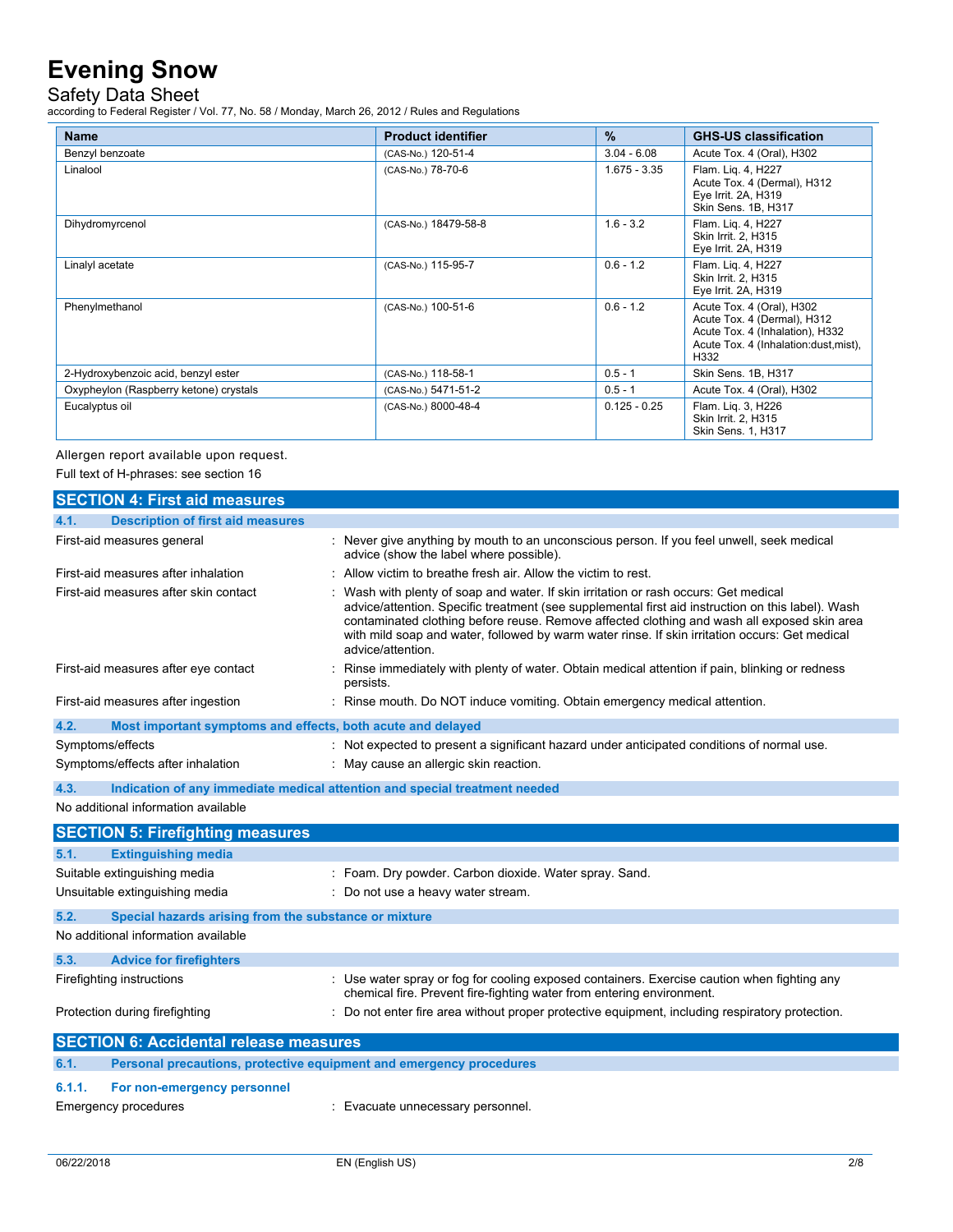### Safety Data Sheet

|                                                                      | according to Federal Register / Vol. 77, No. 58 / Monday, March 26, 2012 / Rules and Regulations                                                                                                                                                       |  |  |
|----------------------------------------------------------------------|--------------------------------------------------------------------------------------------------------------------------------------------------------------------------------------------------------------------------------------------------------|--|--|
| For emergency responders<br>6.1.2.                                   |                                                                                                                                                                                                                                                        |  |  |
| Protective equipment                                                 | : Equip cleanup crew with proper protection.                                                                                                                                                                                                           |  |  |
| <b>Emergency procedures</b>                                          | : Ventilate area.                                                                                                                                                                                                                                      |  |  |
| <b>Environmental precautions</b><br>6.2.                             |                                                                                                                                                                                                                                                        |  |  |
|                                                                      | Prevent entry to sewers and public waters. Notify authorities if liquid enters sewers or public waters.                                                                                                                                                |  |  |
| 6.3.<br>Methods and material for containment and cleaning up         |                                                                                                                                                                                                                                                        |  |  |
| Methods for cleaning up                                              | : Soak up spills with inert solids, such as clay or diatomaceous earth as soon as possible. Collect<br>spillage. Store away from other materials.                                                                                                      |  |  |
| <b>Reference to other sections</b><br>6.4.                           |                                                                                                                                                                                                                                                        |  |  |
| See Heading 8. Exposure controls and personal protection.            |                                                                                                                                                                                                                                                        |  |  |
| <b>SECTION 7: Handling and storage</b>                               |                                                                                                                                                                                                                                                        |  |  |
| <b>Precautions for safe handling</b><br>7.1.                         |                                                                                                                                                                                                                                                        |  |  |
| Precautions for safe handling                                        | : Avoid breathing dust/fume/gas/mist/vapors/spray. Wash hands and other exposed areas with<br>mild soap and water before eating, drinking or smoking and when leaving work. Provide good<br>ventilation in process area to prevent formation of vapor. |  |  |
| Hygiene measures                                                     | Contaminated work clothing should not be allowed out of the workplace. Wash contaminated<br>clothing before reuse.                                                                                                                                     |  |  |
| 7.2.<br>Conditions for safe storage, including any incompatibilities |                                                                                                                                                                                                                                                        |  |  |
| Storage conditions                                                   | : Keep only in the original container in a cool, well ventilated place away from : Keep away from<br>heat, hot surfaces, sparks, open flames and other ignition sources. No smoking. Keep<br>container closed when not in use.                         |  |  |
| Incompatible products                                                | Strong bases. Strong acids.                                                                                                                                                                                                                            |  |  |
| Incompatible materials                                               | Sources of ignition. Direct sunlight.                                                                                                                                                                                                                  |  |  |
| Storage temperature                                                  | : 25 °C                                                                                                                                                                                                                                                |  |  |
| Storage area                                                         | Store in a well-ventilated place. Store away from heat.                                                                                                                                                                                                |  |  |
| Special rules on packaging                                           | Store in a closed container.                                                                                                                                                                                                                           |  |  |
| Packaging materials                                                  | Do not store in corrodable metal.                                                                                                                                                                                                                      |  |  |
| 7.3.<br>Specific end use(s)                                          |                                                                                                                                                                                                                                                        |  |  |

No additional information available

## **SECTION 8: Exposure controls/personal protection**

**8.1. Control parameters**

No additional information available

| 8.2.                          | <b>Exposure controls</b> |                                          |
|-------------------------------|--------------------------|------------------------------------------|
| Personal protective equipment |                          | : Avoid all unnecessary exposure.        |
|                               |                          |                                          |
| Hand protection               |                          | : Wear protective gloves.                |
| Eye protection                |                          | : Chemical goggles or safety glasses.    |
|                               | Respiratory protection   | : Wear appropriate mask.                 |
| Other information             |                          | : Do not eat, drink or smoke during use. |

| <b>SECTION 9: Physical and chemical properties</b>            |                      |  |
|---------------------------------------------------------------|----------------------|--|
| 9.1.<br>Information on basic physical and chemical properties |                      |  |
| Physical state                                                | : Liquid             |  |
| Color                                                         | : light yellow amber |  |
| Odor                                                          | : characteristic     |  |
| Odor threshold                                                | : No data available  |  |
| рH                                                            | : No data available  |  |
| Relative evaporation rate (butyl acetate=1)                   | : No data available  |  |
| Melting point                                                 | : No data available  |  |
| Freezing point                                                | : No data available  |  |
| Boiling point                                                 | : No data available  |  |
|                                                               |                      |  |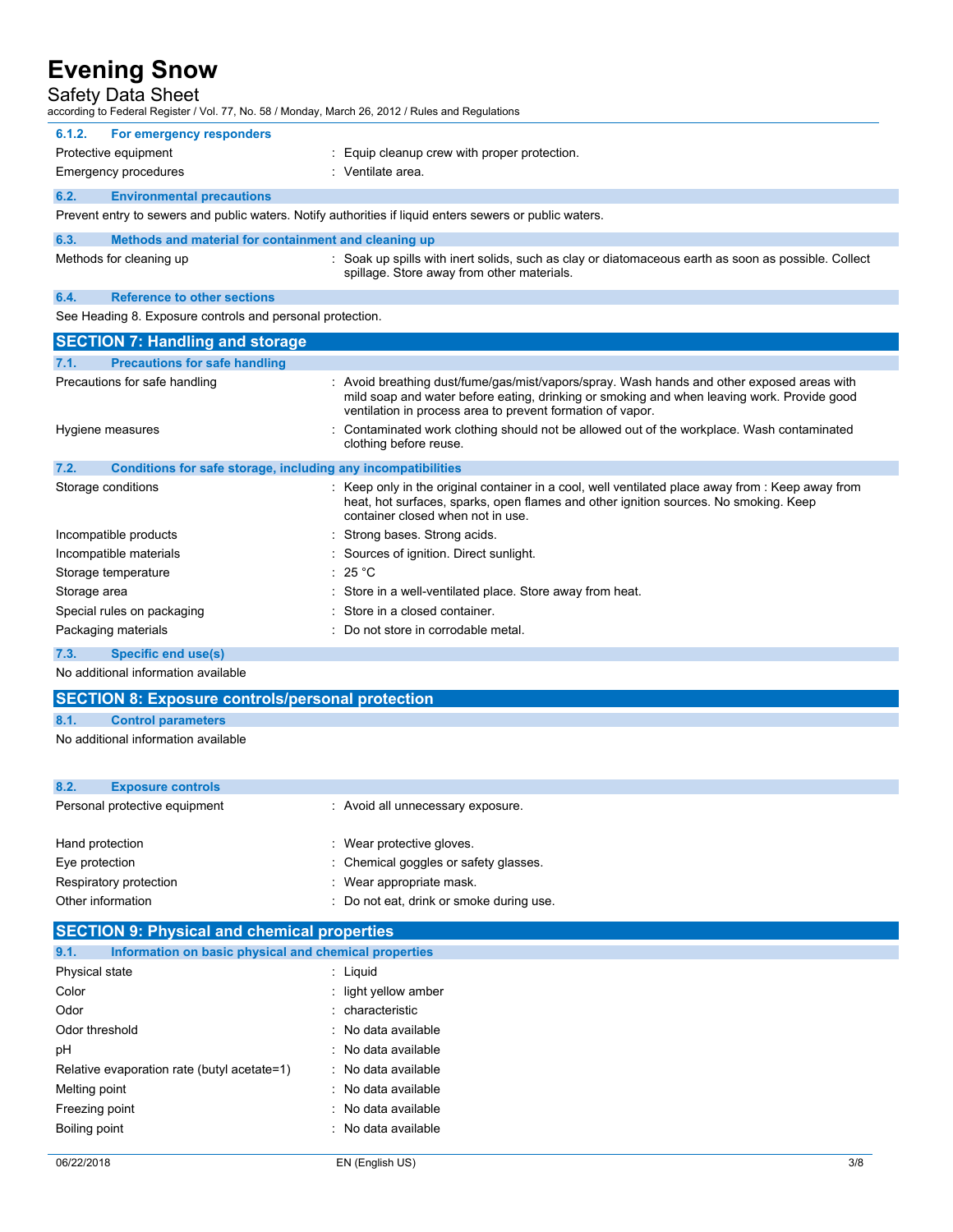### Safety Data Sheet

| ccording to Federal Register / Vol. 77, No. 58 / Monday, March 26, 2012 / Rules and Regulations |                                      |
|-------------------------------------------------------------------------------------------------|--------------------------------------|
| Flash point                                                                                     | $:$ > 93 °C (closed cup) ASTM D7094  |
| Auto-ignition temperature                                                                       | : No data available                  |
| Decomposition temperature                                                                       | No data available                    |
| Flammability (solid, gas)                                                                       | No data available                    |
| Vapor pressure                                                                                  | No data available                    |
| Relative vapor density at 20 °C                                                                 | No data available                    |
| Relative density                                                                                | No data available                    |
| Solubility                                                                                      |                                      |
| Log Pow                                                                                         | No data available                    |
| Log Kow                                                                                         | No data available                    |
| Viscosity, kinematic                                                                            | No data available                    |
| Viscosity, dynamic                                                                              | No data available                    |
| <b>Explosive properties</b>                                                                     | No data available                    |
| Oxidizing properties                                                                            | No data available                    |
| <b>Explosion limits</b>                                                                         | No data available                    |
| 9.2.<br><b>Other information</b>                                                                |                                      |
| No additional information available                                                             |                                      |
| <b>SECTION 10: Stability and reactivity</b>                                                     |                                      |
| 10.1.<br><b>Reactivity</b>                                                                      |                                      |
| No additional information available                                                             |                                      |
| 10.2.<br><b>Chemical stability</b>                                                              |                                      |
| Not established.                                                                                |                                      |
| 10.3.<br><b>Possibility of hazardous reactions</b>                                              |                                      |
| Not established.                                                                                |                                      |
| <b>Conditions to avoid</b><br>10.4.                                                             |                                      |
| Direct sunlight. Extremely high or low temperatures.                                            |                                      |
| 10.5.<br><b>Incompatible materials</b>                                                          |                                      |
| Strong acids. Strong bases.                                                                     |                                      |
|                                                                                                 |                                      |
| 10.6.<br><b>Hazardous decomposition products</b>                                                |                                      |
| fume. Carbon monoxide. Carbon dioxide.                                                          |                                      |
| <b>SECTION 11: Toxicological information</b>                                                    |                                      |
| 11.1.<br>Information on toxicological effects                                                   |                                      |
|                                                                                                 |                                      |
| Acute toxicity                                                                                  | : Not classified                     |
| <b>Evening Snow</b>                                                                             |                                      |
| Skin corrosion/irritation                                                                       | : Not classified<br>Not classified   |
| Serious eye damage/irritation<br>Respiratory or skin sensitization                              | May cause an allergic skin reaction. |
| Germ cell mutagenicity                                                                          | Not classified                       |
| Carcinogenicity                                                                                 | : Not classified                     |
|                                                                                                 |                                      |
| <b>Evening Snow</b><br>Reproductive toxicity                                                    | : Not classified                     |
| Specific target organ toxicity - single exposure                                                | : Not classified                     |
| <b>Evening Snow</b>                                                                             |                                      |
| Specific target organ toxicity - repeated                                                       | : Not classified                     |
| exposure                                                                                        |                                      |
| Aspiration hazard                                                                               | : Not classified                     |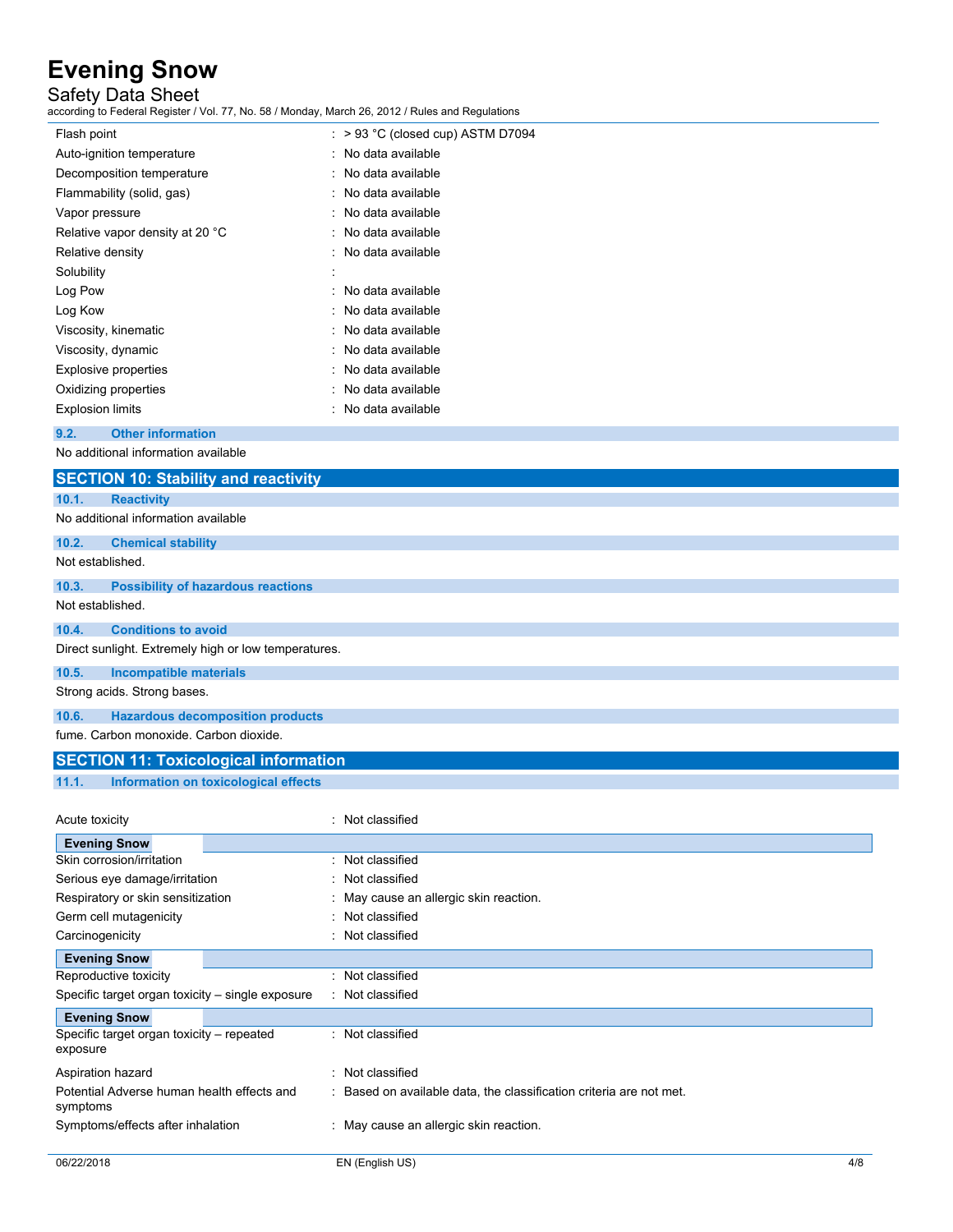### Safety Data Sheet

according to Federal Register / Vol. 77, No. 58 / Monday, March 26, 2012 / Rules and Regulations

| <b>SECTION 12: Ecological information</b>                                           |                                                                                                                                 |  |
|-------------------------------------------------------------------------------------|---------------------------------------------------------------------------------------------------------------------------------|--|
| <b>Toxicity</b><br>12.1.<br>No additional information available                     |                                                                                                                                 |  |
|                                                                                     |                                                                                                                                 |  |
| 12.2.<br><b>Persistence and degradability</b>                                       |                                                                                                                                 |  |
| <b>Evening Snow</b>                                                                 |                                                                                                                                 |  |
| Persistence and degradability                                                       | Not established.                                                                                                                |  |
| 12.3.<br><b>Bioaccumulative potential</b>                                           |                                                                                                                                 |  |
| <b>Evening Snow</b>                                                                 |                                                                                                                                 |  |
| Bioaccumulative potential                                                           | Not established.                                                                                                                |  |
| 12.4.<br><b>Mobility in soil</b>                                                    |                                                                                                                                 |  |
| No additional information available                                                 |                                                                                                                                 |  |
| 12.5.<br><b>Other adverse effects</b>                                               |                                                                                                                                 |  |
| Effect on the ozone layer                                                           | : No additional information available                                                                                           |  |
|                                                                                     |                                                                                                                                 |  |
| Other information                                                                   | : Avoid release to the environment.                                                                                             |  |
| <b>SECTION 13: Disposal considerations</b>                                          |                                                                                                                                 |  |
| 13.1.<br><b>Waste treatment methods</b>                                             |                                                                                                                                 |  |
| Product/Packaging disposal recommendations                                          | Dispose of contents/container in accordance with local/national laws and regulations. Dispose                                   |  |
|                                                                                     | in a safe manner in accordance with local/national regulations.                                                                 |  |
| Ecology - waste materials                                                           | Avoid release to the environment.                                                                                               |  |
| <b>SECTION 14: Transport information</b>                                            |                                                                                                                                 |  |
| In accordance with DOT                                                              |                                                                                                                                 |  |
| Not regulated for transport                                                         |                                                                                                                                 |  |
| <b>Additional information</b>                                                       |                                                                                                                                 |  |
| Other information                                                                   | : No supplementary information available.                                                                                       |  |
|                                                                                     |                                                                                                                                 |  |
| <b>ADR</b>                                                                          |                                                                                                                                 |  |
| No additional information available                                                 |                                                                                                                                 |  |
| <b>Transport by sea</b>                                                             |                                                                                                                                 |  |
| No additional information available                                                 |                                                                                                                                 |  |
| Air transport                                                                       |                                                                                                                                 |  |
| No additional information available                                                 |                                                                                                                                 |  |
| <b>SECTION 15: Regulatory information</b>                                           |                                                                                                                                 |  |
| 15.1. US Federal regulations                                                        |                                                                                                                                 |  |
|                                                                                     | All components of this product are listed, or excluded from listing, on the United States Environmental Protection Agency Toxic |  |
| Substances Control Act (TSCA) inventory.                                            |                                                                                                                                 |  |
|                                                                                     |                                                                                                                                 |  |
|                                                                                     |                                                                                                                                 |  |
| 15.2. International regulations                                                     |                                                                                                                                 |  |
| <b>CANADA</b>                                                                       |                                                                                                                                 |  |
|                                                                                     |                                                                                                                                 |  |
| Eucalyptus oil (8000-48-4)                                                          |                                                                                                                                 |  |
| Listed on the Canadian DSL (Domestic Substances List)                               |                                                                                                                                 |  |
| Dihydromyrcenol (18479-58-8)                                                        |                                                                                                                                 |  |
| Listed on the Canadian DSL (Domestic Substances List)                               |                                                                                                                                 |  |
| Linalool (78-70-6)                                                                  |                                                                                                                                 |  |
| Listed on the Canadian DSL (Domestic Substances List)                               |                                                                                                                                 |  |
| Linalyl acetate (115-95-7)<br>Listed on the Canadian DSL (Domestic Substances List) |                                                                                                                                 |  |
|                                                                                     |                                                                                                                                 |  |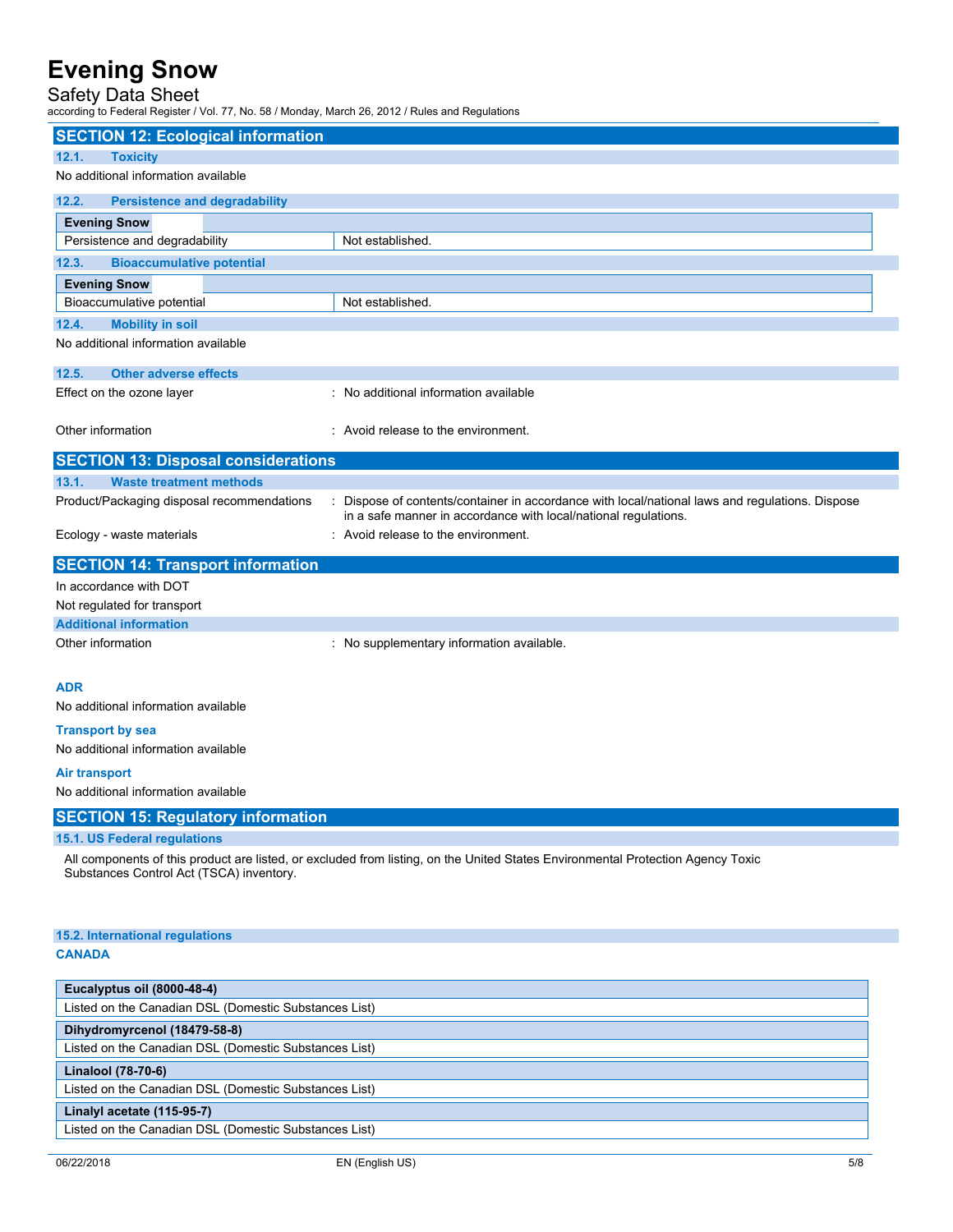## Safety Data Sheet

according to Federal Register / Vol. 77, No. 58 / Monday, March 26, 2012 / Rules and Regulations

| Benzyl benzoate (120-51-4)                            |                                                                                                                          |  |
|-------------------------------------------------------|--------------------------------------------------------------------------------------------------------------------------|--|
| Listed on the Canadian DSL (Domestic Substances List) |                                                                                                                          |  |
| 2-Hydroxybenzoic acid, benzyl ester (118-58-1)        |                                                                                                                          |  |
| Listed on the Canadian DSL (Domestic Substances List) |                                                                                                                          |  |
| Oxypheylon (Raspberry ketone) crystals (5471-51-2)    |                                                                                                                          |  |
| Listed on the Canadian DSL (Domestic Substances List) |                                                                                                                          |  |
| Phenylmethanol (100-51-6)                             |                                                                                                                          |  |
| Listed on the Canadian DSL (Domestic Substances List) |                                                                                                                          |  |
| <b>WHMIS Classification</b>                           | Class B Division 3 - Combustible Liquid<br>Class D Division 2 Subdivision B - Toxic material causing other toxic effects |  |

#### **EU-Regulations**

No additional information available

**Classification according to Regulation (EC) No. 1272/2008 [CLP]** Not determined

### **Classification according to Directive 67/548/EEC [DSD] or 1999/45/EC [DPD]**

**15.2.2. National regulations**

### **Eucalyptus oil (8000-48-4)**

| Listed on the AICS (Australian Inventory of Chemical Substances)<br>Listed on IECSC (Inventory of Existing Chemical Substances Produced or Imported in China)<br>Listed on the Japanese ISHL (Industrial Safety and Health Law)<br>Listed on the Korean ECL (Existing Chemicals List)<br>Listed on NZIoC (New Zealand Inventory of Chemicals)<br>Listed on PICCS (Philippines Inventory of Chemicals and Chemical Substances)<br>Listed on the TCSI (Taiwan Chemical Substance Inventory)                                                                                                                                                        |
|--------------------------------------------------------------------------------------------------------------------------------------------------------------------------------------------------------------------------------------------------------------------------------------------------------------------------------------------------------------------------------------------------------------------------------------------------------------------------------------------------------------------------------------------------------------------------------------------------------------------------------------------------|
| Dihydromyrcenol (18479-58-8)                                                                                                                                                                                                                                                                                                                                                                                                                                                                                                                                                                                                                     |
| Listed on the AICS (Australian Inventory of Chemical Substances)<br>Listed on IECSC (Inventory of Existing Chemical Substances Produced or Imported in China)<br>Listed on the Japanese ENCS (Existing & New Chemical Substances) inventory<br>Listed on the Japanese ISHL (Industrial Safety and Health Law)<br>Listed on the Korean ECL (Existing Chemicals List)<br>Listed on NZIoC (New Zealand Inventory of Chemicals)<br>Listed on PICCS (Philippines Inventory of Chemicals and Chemical Substances)<br>Listed on INSQ (Mexican National Inventory of Chemical Substances)<br>Listed on CICR (Turkish Inventory and Control of Chemicals) |

Listed on the TCSI (Taiwan Chemical Substance Inventory)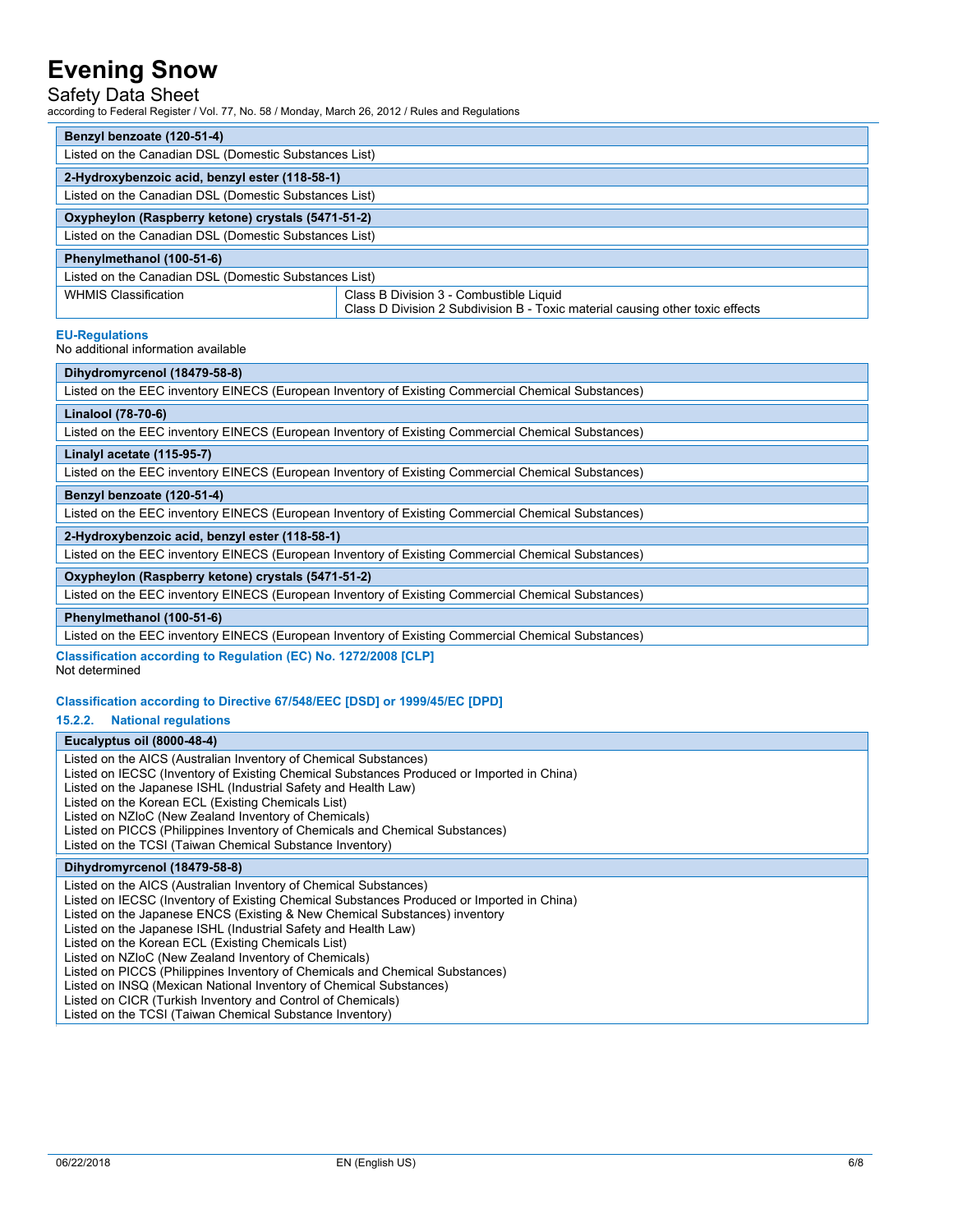### Safety Data Sheet

according to Federal Register / Vol. 77, No. 58 / Monday, March 26, 2012 / Rules and Regulations

| Linalool (78-70-6)                                                                                                                                                                                                                                                                                                                                                                                                                                                                                                                                                                                                                                                                                                                                                                                                                                                                                                                                                                                                                                                                                                                                                                                                                                                                                                              |
|---------------------------------------------------------------------------------------------------------------------------------------------------------------------------------------------------------------------------------------------------------------------------------------------------------------------------------------------------------------------------------------------------------------------------------------------------------------------------------------------------------------------------------------------------------------------------------------------------------------------------------------------------------------------------------------------------------------------------------------------------------------------------------------------------------------------------------------------------------------------------------------------------------------------------------------------------------------------------------------------------------------------------------------------------------------------------------------------------------------------------------------------------------------------------------------------------------------------------------------------------------------------------------------------------------------------------------|
| Listed on the AICS (Australian Inventory of Chemical Substances)<br>Listed on IECSC (Inventory of Existing Chemical Substances Produced or Imported in China)<br>Listed on the Japanese ENCS (Existing & New Chemical Substances) inventory<br>Listed on the Japanese ISHL (Industrial Safety and Health Law)<br>Listed on the Korean ECL (Existing Chemicals List)<br>Listed on NZIoC (New Zealand Inventory of Chemicals)<br>Listed on PICCS (Philippines Inventory of Chemicals and Chemical Substances)<br>Listed on INSQ (Mexican National Inventory of Chemical Substances)<br>Listed on CICR (Turkish Inventory and Control of Chemicals)<br>Listed on the TCSI (Taiwan Chemical Substance Inventory)<br>Linalyl acetate (115-95-7)<br>Listed on the AICS (Australian Inventory of Chemical Substances)<br>Listed on IECSC (Inventory of Existing Chemical Substances Produced or Imported in China)<br>Listed on the Japanese ENCS (Existing & New Chemical Substances) inventory<br>Listed on the Japanese ISHL (Industrial Safety and Health Law)<br>Listed on the Korean ECL (Existing Chemicals List)<br>Listed on NZIoC (New Zealand Inventory of Chemicals)<br>Listed on PICCS (Philippines Inventory of Chemicals and Chemical Substances)<br>Listed on INSQ (Mexican National Inventory of Chemical Substances) |
| Listed on CICR (Turkish Inventory and Control of Chemicals)                                                                                                                                                                                                                                                                                                                                                                                                                                                                                                                                                                                                                                                                                                                                                                                                                                                                                                                                                                                                                                                                                                                                                                                                                                                                     |
| Listed on the TCSI (Taiwan Chemical Substance Inventory)                                                                                                                                                                                                                                                                                                                                                                                                                                                                                                                                                                                                                                                                                                                                                                                                                                                                                                                                                                                                                                                                                                                                                                                                                                                                        |
| Benzyl benzoate (120-51-4)<br>Listed on the AICS (Australian Inventory of Chemical Substances)                                                                                                                                                                                                                                                                                                                                                                                                                                                                                                                                                                                                                                                                                                                                                                                                                                                                                                                                                                                                                                                                                                                                                                                                                                  |
| Listed on IECSC (Inventory of Existing Chemical Substances Produced or Imported in China)<br>Listed on the Japanese ENCS (Existing & New Chemical Substances) inventory<br>Listed on the Japanese ISHL (Industrial Safety and Health Law)<br>Listed on the Korean ECL (Existing Chemicals List)<br>Listed on NZIoC (New Zealand Inventory of Chemicals)<br>Listed on PICCS (Philippines Inventory of Chemicals and Chemical Substances)<br>Listed on INSQ (Mexican National Inventory of Chemical Substances)<br>Listed on CICR (Turkish Inventory and Control of Chemicals)<br>Listed on the TCSI (Taiwan Chemical Substance Inventory)                                                                                                                                                                                                                                                                                                                                                                                                                                                                                                                                                                                                                                                                                        |
| 2-Hydroxybenzoic acid, benzyl ester (118-58-1)                                                                                                                                                                                                                                                                                                                                                                                                                                                                                                                                                                                                                                                                                                                                                                                                                                                                                                                                                                                                                                                                                                                                                                                                                                                                                  |
| Listed on the AICS (Australian Inventory of Chemical Substances)<br>Listed on IECSC (Inventory of Existing Chemical Substances Produced or Imported in China)<br>Listed on the Japanese ENCS (Existing & New Chemical Substances) inventory<br>Listed on the Japanese ISHL (Industrial Safety and Health Law)<br>Listed on the Korean ECL (Existing Chemicals List)<br>Listed on NZIoC (New Zealand Inventory of Chemicals)<br>Listed on PICCS (Philippines Inventory of Chemicals and Chemical Substances)<br>Listed on INSQ (Mexican National Inventory of Chemical Substances)<br>Listed on CICR (Turkish Inventory and Control of Chemicals)<br>Listed on the TCSI (Taiwan Chemical Substance Inventory)                                                                                                                                                                                                                                                                                                                                                                                                                                                                                                                                                                                                                    |
| Oxypheylon (Raspberry ketone) crystals (5471-51-2)                                                                                                                                                                                                                                                                                                                                                                                                                                                                                                                                                                                                                                                                                                                                                                                                                                                                                                                                                                                                                                                                                                                                                                                                                                                                              |
| Listed on the AICS (Australian Inventory of Chemical Substances)<br>Listed on IECSC (Inventory of Existing Chemical Substances Produced or Imported in China)<br>Listed on the Japanese ENCS (Existing & New Chemical Substances) inventory<br>Listed on the Japanese ISHL (Industrial Safety and Health Law)<br>Listed on the Korean ECL (Existing Chemicals List)<br>Listed on NZIoC (New Zealand Inventory of Chemicals)<br>Listed on PICCS (Philippines Inventory of Chemicals and Chemical Substances)<br>Listed on INSQ (Mexican National Inventory of Chemical Substances)<br>Listed on CICR (Turkish Inventory and Control of Chemicals)<br>Listed on the TCSI (Taiwan Chemical Substance Inventory)                                                                                                                                                                                                                                                                                                                                                                                                                                                                                                                                                                                                                    |